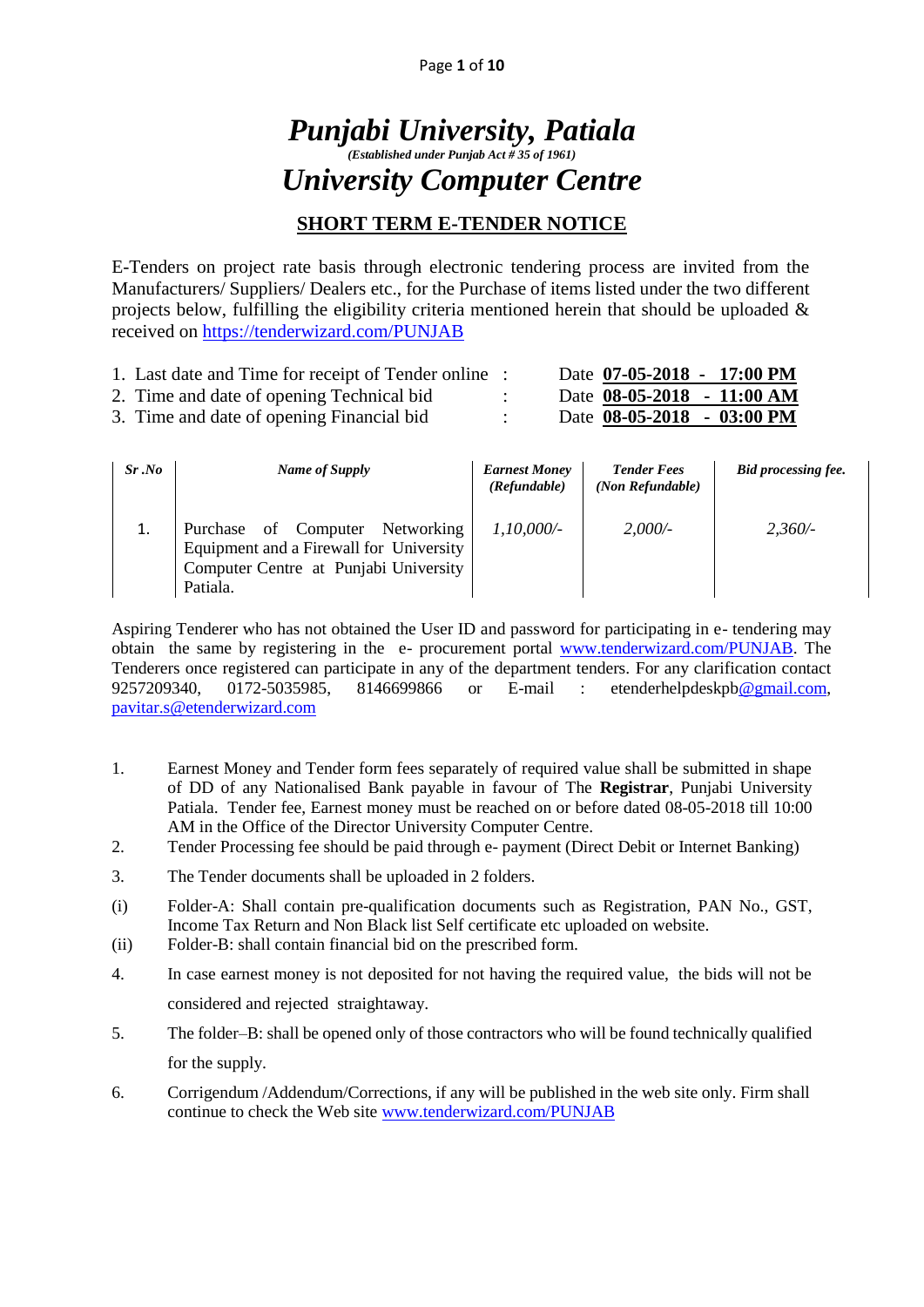# **PRE-QUALIFICATION REQUIREMENTS:-**

- 1. Manufacturers/Suppliers/ Authorized Dealers for Supply of Equipment categorized in the Project A and Project B can only participate.
- 2. The Supplier/Firm shall submit a copy of PAN No., GST No. etc.
- 3. The Supplier/firms shall submit copies of income tax return for the last 2 years.
- 4. The Supplier/firms shall also submit Self certification that they have not been debarred/ blacklisted by any Govt./ Semi Govt. Organization or any Corporation at any stage.

# **Project A (Purchase of Firewall [University Computer Centre])**

### **Existing Infrastructure:**

Punjabi University, Patiala has been using Cyberoam 1500ia firewall since 2011 to cater the campus wide users for the various tasks, like user authentication, content filtering, bandwidth management, virtual host etc. Our campus is provided with 155 Mb/s from NKN project through NIC Chandigarh and 25 Mb/s from HFCL. The various buildings of the campus are connected through 10gb/ 1gb fibres with HP/3Com and D-Link switches.

The users are on all kinds of OS (iOS, OS X, windows Android and Linux). As of now, the authentication database is on local drive of Cyberoam only with approximate 20,000 users and the concurrent are ranged between 900-1500. We are expecting these numbers to outgrow near to double this year and 10% increment for the forthcoming years. Apart from this, we have to provide temporary network access to various guest faculties during the eve of workshops, seminars and other functions.

# *The firewall proposal should meet the following requirements:*

- **1. Modal:**
	- The proposed solution must be in the 'Leaders' Quadrant in latest Gartner's Magic Quadrant for UTM
	- The Proposed solution should have ICSA certification and NSS recommendation for firewall
	- The Proposed Solution should support HA deployment in Active Active

# **2. Hardware Specifications**

- Power Supply : Redundant
- Storage : 400GB SSD
- Ethernet Ports : 8 GE copper (incl. 2 bypass pairs) with Extra Module Slots for Copper, SFP & 10GbE SFP+ support for future expansion.

# **3. Security Performance**

- Firewall Throughput : 60Gbps
- IPS throughput : 15Gbps
- Antivirus throughput (proxy) : 10Gbps
- NGWF throughput : 8Gbps
- Concurrent connections : 2000000
- New connections/sec : 200000
- Maximum licensed users : unrestricted
- **4. General Management**
	- Purpose-built streamlined user interface
	- Advanced trouble-shooting tools in GUI (e.g. Packet Capture)
	- Full command-line-interface (CLI) accessible from GUI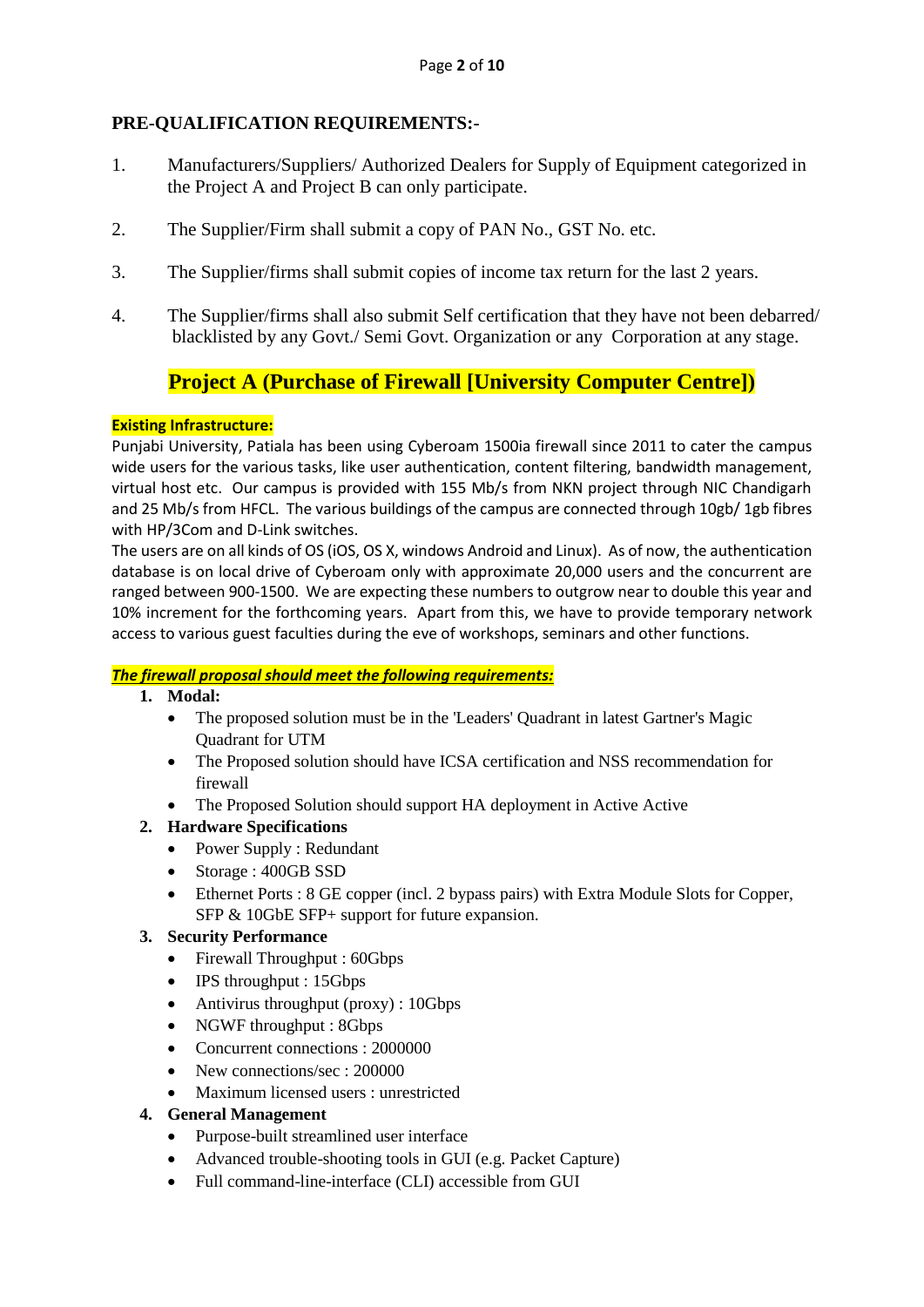- Role-based administration
- Automated firmware update notification with easy automated update process and rollback features
- Reusable system object definitions for networks, services, hosts, time periods, users and groups, clients and servers
- Configuration change tracking

# **5. Firewall, Networking & Routing**

- Stateful deep packet inspection firewall
- User, group, time, or network based policies
- Access time polices per user/group
- Enforce policy across zones, networks, or by service type
- Zone isolation and zone-based policy support
- Customizable NAT policies with IP masquerading
- Flood protection: DoS, DDoS and ports can blocking
- Country blocking by geo-IP
- WAN link balancing: multiple Internet connections, auto-link health check, automatic failover, automatic and weighted balancing and granular multipath rule
- 802.3ad interface link aggregation
- IPv6 support with tunnelling support including 6in4, 6to4, 4in6, and IPv6 rapid deployment (6rd) through IPSec

### **6. Traffic Shaping & Quotas**

- Network or user based traffic shaping (QoS).
- Set user-based traffic quotas on upload/download or total traffic and cyclical or noncyclical

#### **7. Authentication**

- Transparent, proxy authentication (NTLM/ Kerberos) or client authentication
- Authentication via: Active Directory, eDirectory, RADIUS, LDAP and TACACS+
- Server authentication agents for Active Directory SSO, STAS, SATC
- Client authentication agents for Windows, Mac OS X, Linux 32/64
- Authentication certificates for iOS and Android
- Single sign-on: Active directory, eDirectory
- Authentication services for IPSec, L2TP, PPTP, SSL
- Seamless Migration of existing User database
- Captive Portal

# **8. Intrusion Prevention Systems (IPS)**

- High-performance, next-gen IPS deep packet inspection engine with selective IPS patterns for maximum performance and protection
- **9. ATP**
	- Advanced Threat Protection (Detect and block network traffic attempting to contact command and control servers using multi-layered DNS, AFC, and firewall)

#### **10. Web Protection and Control**

- Fully transparent proxy for anti-malware and web-filtering
- Enhanced Advanced Threat Protection
- URL Filter database with millions of sites
- $\bullet$  Surfing quota time policies per user/group
- Access time polices per user/group
- Malware scanning: block all forms of viruses, web malware, Trojans and spyware on HTTP/S, FTP and web-based email
- Advanced web malware protection with JavaScript emulation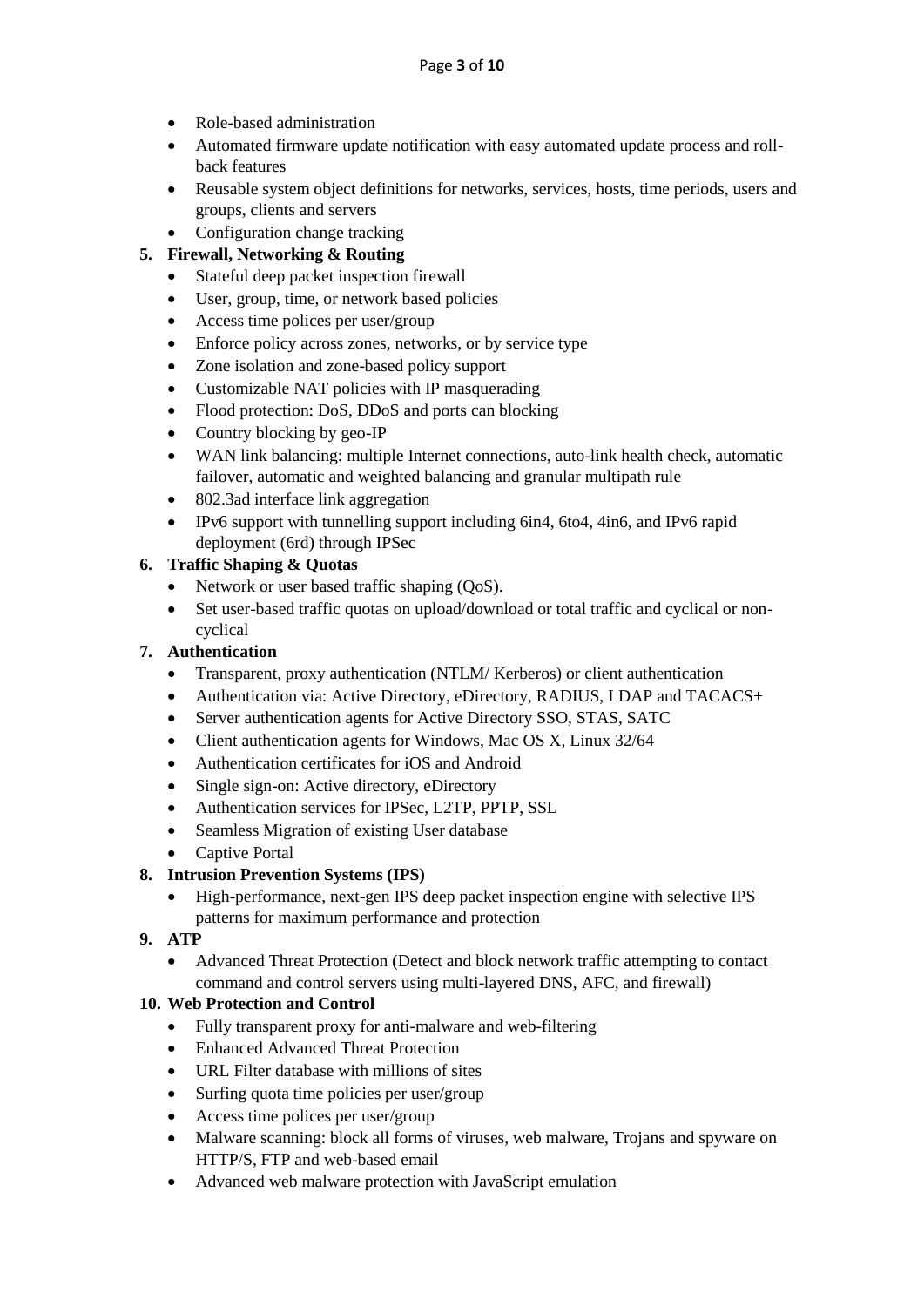- Live Protection real-time in-the-cloud lookups for the latest threat intelligence
- Real-time or batch mode scanning
- Pharming Protection
- HTTP and HTTPS scanning on a per user or network policy basis with customizable rules and exceptions
- SSL protocol tunnelling detection and enforcement
- Certificate validation
- File type filtering by mime-type, extension and active content types (e.g. Activex, applets, cookies, etc.)
- SafeSearch enforcement

### **11. Application Protection and Control**

- Enhanced application control with signatures and Layer 7 patterns for thousands of applications
- Application control based on category, characteristics (e.g. bandwidth and productivity consuming), technology (e.g. P2P) and risk level
- Per-user or network rule application control policy enforcement

# **12. Web & App Traffic Shaping**

 Custom traffic shaping (QoS) options by web category or application to limit or guarantee upload/download or total traffic priority and bitrate individually or shared

### **13. Logging and Reporting**

- Hundreds of on-box reports with custom report options.
- Applications Report (App Risk, Blocked Apps, Web Uses, Search Engines, Web Servers, FTP),
- Network & Threats Report (IPS, ATP, Wireless, Security Heartbeat),
- Compliance reports (HIPAA, GLBA, SOX, FISMA, PCI-DSS, NERC CIP v3, and CIPA)
- Current Activity Monitoring: system health, live users, IPsec connections, remote users, live connections, wireless clients, quarantine, and DoS attacks
- Report anonymization
- Report scheduling to multiple recipients by report group with flexible frequency options
- Export reports as HTML, PDF, Excel (XLS)
- Report bookmarks
- Full log viewer with retention customization by category

#### **End-user requirements:**

- 1. Have granular control that would allow the University to set specific policies based on any combination of date, day-of-week, time-of-day, ingress and egress software port, application, and user.
- 2. Identification, user identification, and content identification.
- 3. Administration tasks should not require specific OS.
- 4. Sustainable enough to handle 2000-2500 live users.

#### **Contract Term**

- Proposals (including price) must include an initial term of **three years.**
- Specify buy back price of our existing cyberoam 1500 ia (if interested) and specify final price after buy back price deduction.

#### **Installation**

1. Vendor will provide onsite installation and support (also includes configuration of AD/LDAP and reporting servers, the machines will be provided by the University).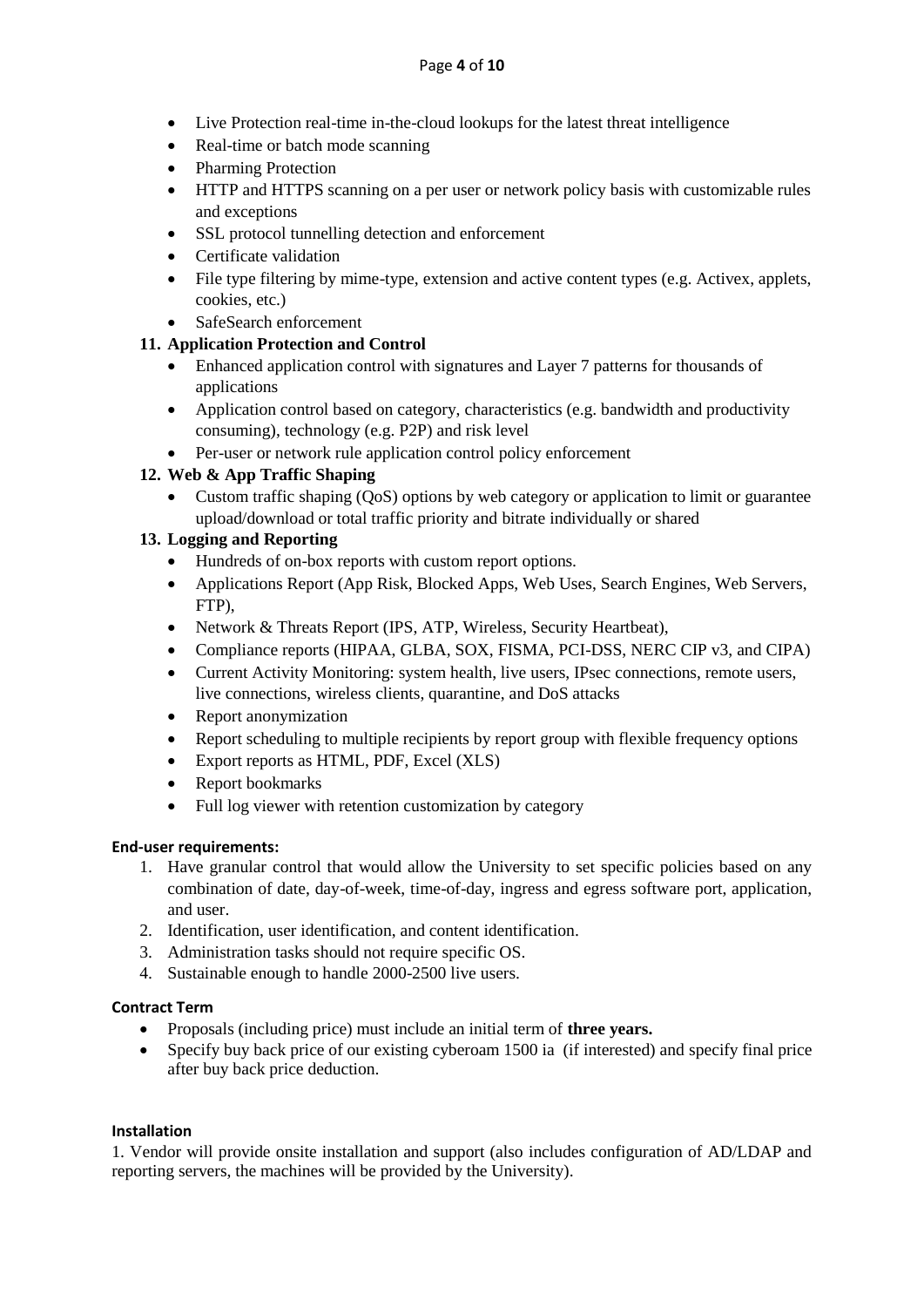2. All costs related to the installation of the equipment (including all necessary materials, labour, etc.) will be the responsibility of the vendor.

#### **Maintenance/Support**

a. Vendor must have the ability to provide 24/7 support.

#### **Training**

a. Vendor must provide onsite operation training to at least four (4) University staff members.

#### **Warranty**

- **a.** Hardware warranty should be provided along with the subscription of the Firewall.
- b. 24x7 Enhanced Plus Support via Telephone & Email with Remote Consultation
- c. FREE Security Updates & Patches
- d. FREE Software Features Updates & Upgrades
- e. Security Subscription IPS , AV , Web & Application.

# **Project B (Computer Networking Project [University Computer Centre])**

|                | <b>Technical Specifications</b>         |                                                                                                                                                                                                                                                                     |  |  |  |
|----------------|-----------------------------------------|---------------------------------------------------------------------------------------------------------------------------------------------------------------------------------------------------------------------------------------------------------------------|--|--|--|
|                | <b>WLAN Controller (Hardware Based)</b> |                                                                                                                                                                                                                                                                     |  |  |  |
| Sr.<br>No      | <b>Specifications</b>                   |                                                                                                                                                                                                                                                                     |  |  |  |
| $\mathbf{1}$   | <b>Product Details</b>                  | Make, Model No / Product code                                                                                                                                                                                                                                       |  |  |  |
|                |                                         | Rack mountable hardware appliance                                                                                                                                                                                                                                   |  |  |  |
|                |                                         | 6 Gigabit or more Ethernet Ports; 2 1000BASET/<br>1000BASE-X combo ports                                                                                                                                                                                            |  |  |  |
|                |                                         | Console port for management                                                                                                                                                                                                                                         |  |  |  |
|                | Performance&<br>Capacity                | Centralized Management of at least 190 APs with Single appliances (At<br>least 160 APs licenses enabled on day one having lifetime validity &<br>Upgradation)                                                                                                       |  |  |  |
|                |                                         | Controller should support distributed traffic forwarding allowing traffic to<br>flow directly from source to destination, eliminating needless traffic to<br>pass through the controller, delivering better performance and faster<br>more-responsive applications. |  |  |  |
| $\overline{2}$ |                                         | User isolation based on AC, AP and WLAN                                                                                                                                                                                                                             |  |  |  |
|                |                                         | Wireless QoS: AP-based bandwidth limiting                                                                                                                                                                                                                           |  |  |  |
|                |                                         | WLAN-based bandwidth limiting                                                                                                                                                                                                                                       |  |  |  |
|                |                                         | Static speed limiting and smart speed limiting based on user                                                                                                                                                                                                        |  |  |  |
|                |                                         | At least 6K wireless clients                                                                                                                                                                                                                                        |  |  |  |
|                |                                         | <b>RF Management</b>                                                                                                                                                                                                                                                |  |  |  |
|                |                                         | Optimized for Wave 1 and Wave 2                                                                                                                                                                                                                                     |  |  |  |
|                |                                         | STA Limiting based on AP and SSID                                                                                                                                                                                                                                   |  |  |  |
| 3              | STA<br>Management                       | AP-based load balancing; AP traffic-based load balancing; 5G priority<br>access; RSSI threshold                                                                                                                                                                     |  |  |  |
|                |                                         | MAC Address/ Radius server support. It has to be implemented as per the<br>satisfaction of customer                                                                                                                                                                 |  |  |  |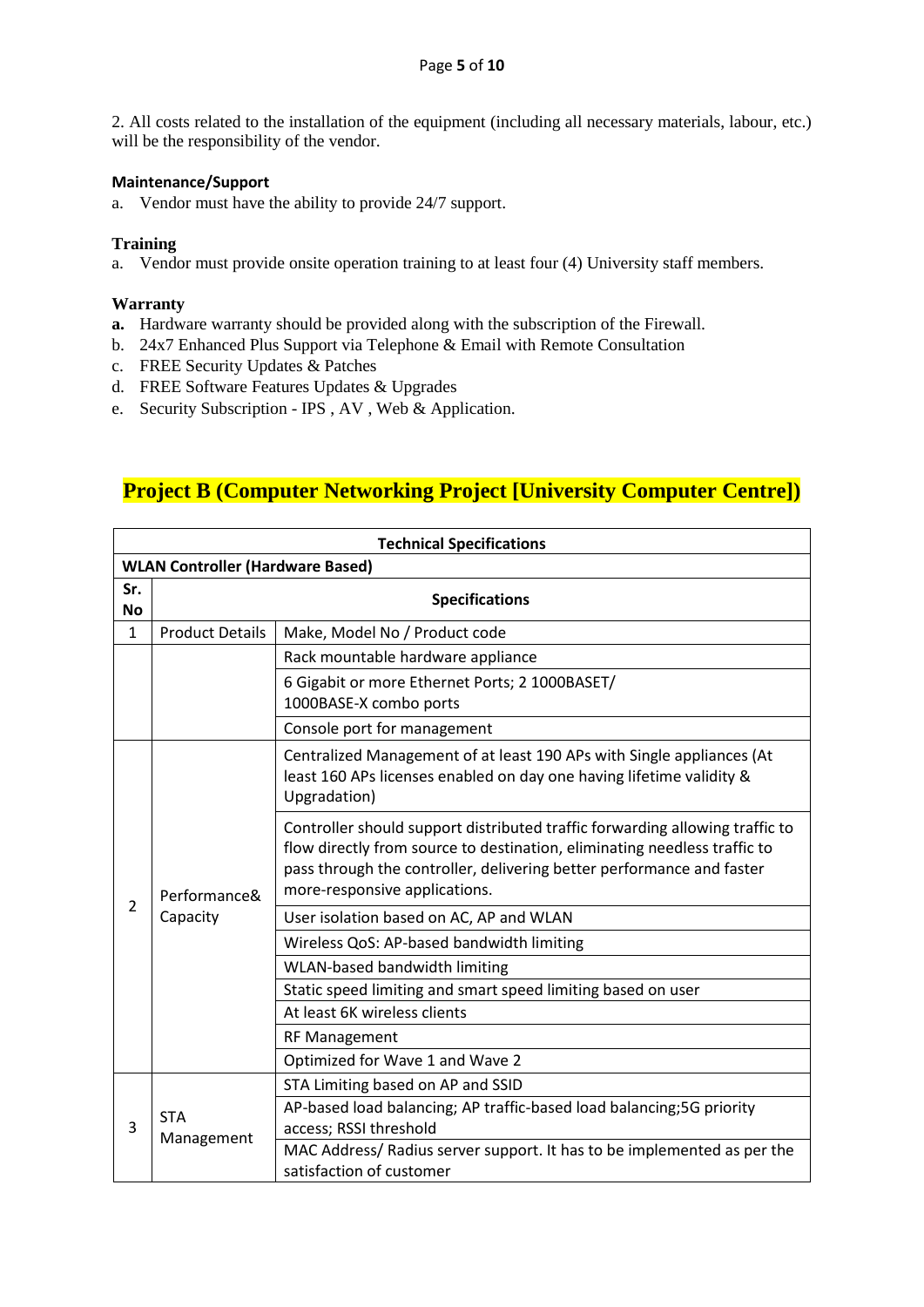|    |                       | Intra-controller and inter-controller Fast Roaming           |
|----|-----------------------|--------------------------------------------------------------|
| 4  | Roaming               | Roaming across Subnets and VLANs                             |
|    |                       | Multi-Controller Redundancy, clustering                      |
| 5  | Redundancy            | $(N+1 / 1+1$ mode)                                           |
|    |                       | Self-Healing around failed APs                               |
|    |                       | Management of both Indoor and Outdoor Aps                    |
|    |                       | 802.11 a/b/g/n/ac                                            |
|    |                       | Automatic L2/L3 discovery of Aps                             |
| 6  | Management            | CAPWAP or equivalent encrypted communications between AP and |
|    |                       | Controller                                                   |
|    |                       | Dynamic RF channel and power management                      |
|    |                       | <b>WLC Web authentication</b>                                |
|    |                       | Integrated captive portal                                    |
|    |                       | 802.1x authentication                                        |
| 7  | Security              | Virtual AP technology                                        |
|    |                       | 802.11 security and encryption                               |
|    |                       | <b>WIDS</b>                                                  |
| 8  | Routing               | IPv6 management and Static & Dynamic routing                 |
| 9  | Device                | Console and Web management                                   |
|    | Management            | SNMP v1/v2C/v3                                               |
| 10 | <b>Access Control</b> | Scalable to support BYOD, identity-based network policies    |
| 11 | Warranty              | Lifetime Warranty (minimum 5 years)                          |

|                 | 802.11ac Wireless Access Point (Controller Managed) |                                                                |  |  |  |
|-----------------|-----------------------------------------------------|----------------------------------------------------------------|--|--|--|
| S.<br><b>No</b> | <b>Specifications</b>                               |                                                                |  |  |  |
| 1               | Product<br>Make, Model No / Product code<br>Details |                                                                |  |  |  |
|                 |                                                     | 2 x 10/100/1000BASE-T autosensing RJ-45 PoE Ethernet Ports     |  |  |  |
| $\mathcal{P}$   | I/O Ports                                           | Both Ethernet ports should have PoE/PoE+ on board support      |  |  |  |
|                 |                                                     | Management console port (RJ-45)                                |  |  |  |
|                 |                                                     | Bluetooth (BLE) support                                        |  |  |  |
|                 |                                                     | 1 USB Port / One Console port for management                   |  |  |  |
|                 | Standards                                           | Concurrent Tri-radio & Dual-band                               |  |  |  |
|                 |                                                     | 802.11b/g/n (2.4 GHz) and 802.11a/n/ac (5 GHz) operating bands |  |  |  |
| 3               |                                                     | Configurable dual 2.4Ghz + one 5Ghz bands                      |  |  |  |
|                 |                                                     | or dual 5Ghz bands + one 2.4Ghz                                |  |  |  |
|                 |                                                     | Indoor Access Point with inbuilt/internal antennas             |  |  |  |
|                 |                                                     | Data rates up to 2.9 Gbps or higher per AP                     |  |  |  |
| 4               | Supported                                           | Wave 1 and Wave 2 support                                      |  |  |  |
|                 | Data Rates                                          | 4x4 MU-MIMO                                                    |  |  |  |
|                 |                                                     | 4 Spatial streams                                              |  |  |  |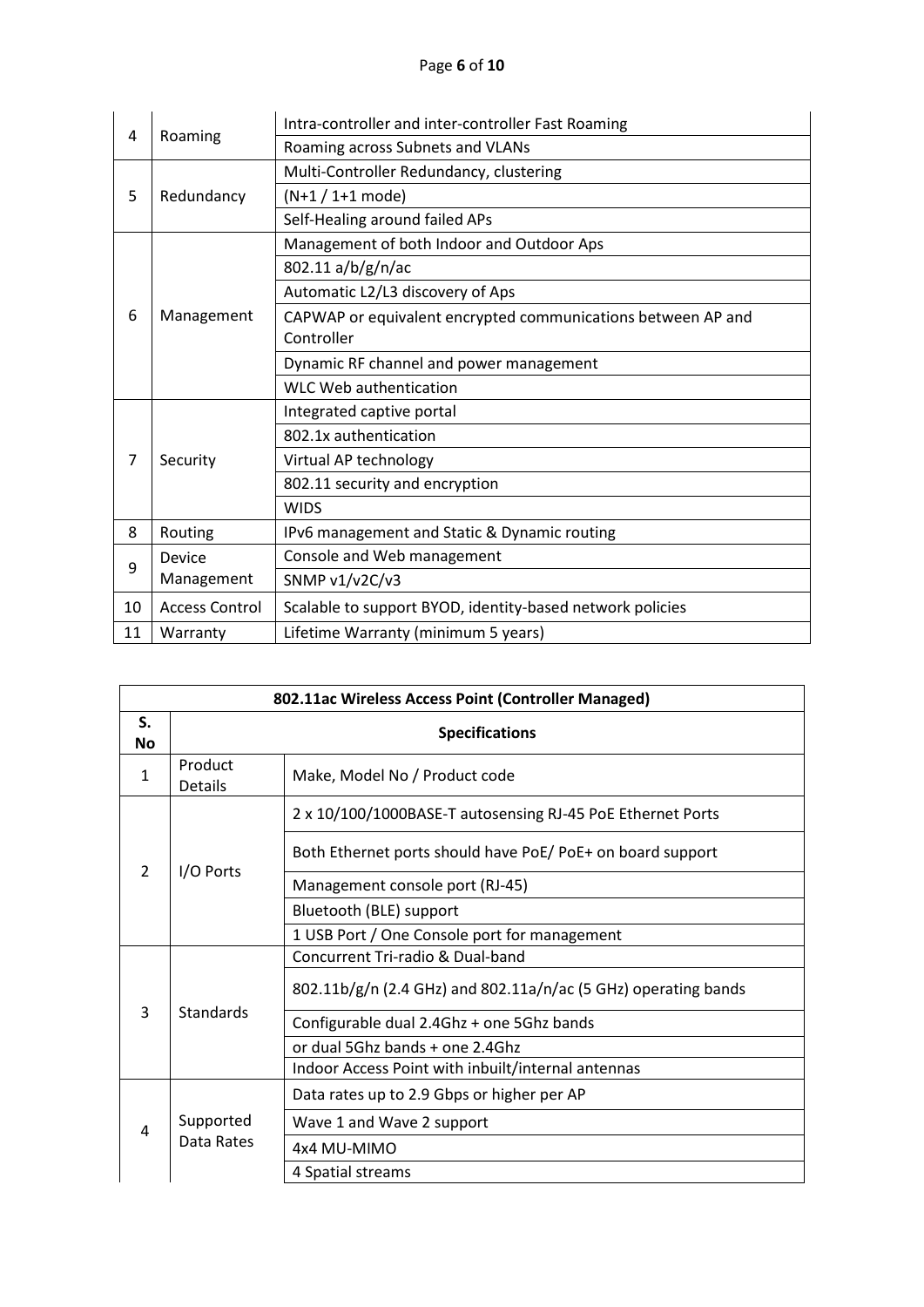# Page **7** of **10**

|                                                  |                       | HT160, HT80, HT40, HT20                                                                                                                             |  |
|--------------------------------------------------|-----------------------|-----------------------------------------------------------------------------------------------------------------------------------------------------|--|
| 5                                                | Modulation            | BPSK, QPSK, 16QAM, 64QAM and 256QAM                                                                                                                 |  |
| 6                                                | Transmit<br>Power     | At least 100 mW or higher power                                                                                                                     |  |
| 7                                                | Capacity              | At least 50+ or more simultaneous users per AP                                                                                                      |  |
| 8                                                | <b>RF Antenna</b>     | Smart / Adaptive or better antenna technology for wider coverage                                                                                    |  |
|                                                  |                       | Standalone (individually managed)                                                                                                                   |  |
|                                                  |                       | Managed by WLAN Controller                                                                                                                          |  |
| 9                                                | Deployment<br>Options | AP Fall-back/Automatic switchover of AP to standalone<br>mode/redundant Controller in case of failure of Controller to support<br>high availability |  |
|                                                  |                       | BSSIDs Up to 16 per radio; Up to 48 per AP                                                                                                          |  |
|                                                  |                       | WMM/802.11e support                                                                                                                                 |  |
| 10                                               | Performance           | Should support Spectrum analysis, heat Map Analysis, Fault detection<br>and alarm                                                                   |  |
|                                                  |                       | Bluetooth Low Energy (BLE) Beaconing.                                                                                                               |  |
|                                                  |                       | Rate-limiting per User/AP                                                                                                                           |  |
|                                                  |                       | WPA, WPA2 & 802.1x, PEAP authentication                                                                                                             |  |
|                                                  |                       | User isolation                                                                                                                                      |  |
|                                                  |                       | Rogue AP detection and Prevention                                                                                                                   |  |
|                                                  |                       | <b>SMS</b> authentication                                                                                                                           |  |
|                                                  |                       | Dynamic ACL assignment, RADIUS Support, CPU Protection Policy (CPP),<br>Network Foundation Protection Policy (NFPP),                                |  |
| 11                                               | Security              | Wireless Intrusion Detection System(WIDS),                                                                                                          |  |
|                                                  |                       | Wireless Intrusion Prevention System (WIPS).                                                                                                        |  |
|                                                  |                       | SNMP v1/v2C/v3 and Web management                                                                                                                   |  |
|                                                  |                       | Link Aggregation support                                                                                                                            |  |
|                                                  |                       | Fault detection and alarm                                                                                                                           |  |
|                                                  |                       | Wall/Ceiling Mounting kit to be supplied with AP                                                                                                    |  |
| 13                                               | Network<br>Protocols  | IPv4, IPv6 and dual-stack                                                                                                                           |  |
| 14                                               | Certifications        | Wi-Fi CERTIFIED Interoperability / Wi-Fi Alliance or equivalent                                                                                     |  |
| 15                                               | Cloud<br>Controller   | Cloud AC management support for future Expansion                                                                                                    |  |
|                                                  |                       | Wi-Fi Alliance Certification                                                                                                                        |  |
|                                                  | Standard              | Safety Standard GB4943, EN/IEC 60950-1 or equivalent                                                                                                |  |
| 16                                               |                       | EMC Standard GB9254, EN301 489 or equivalent                                                                                                        |  |
|                                                  |                       | Health Standard EN 62311                                                                                                                            |  |
|                                                  |                       | Radio Standard EN300 328, EN301 893 or equivalent                                                                                                   |  |
|                                                  |                       | Vibration Standard IEC60068 2-31, ETSI EN300 019,                                                                                                   |  |
| NEBS GR-63-CORE or equivalent<br>17<br>Enclosure |                       | IP41 or better                                                                                                                                      |  |
|                                                  |                       |                                                                                                                                                     |  |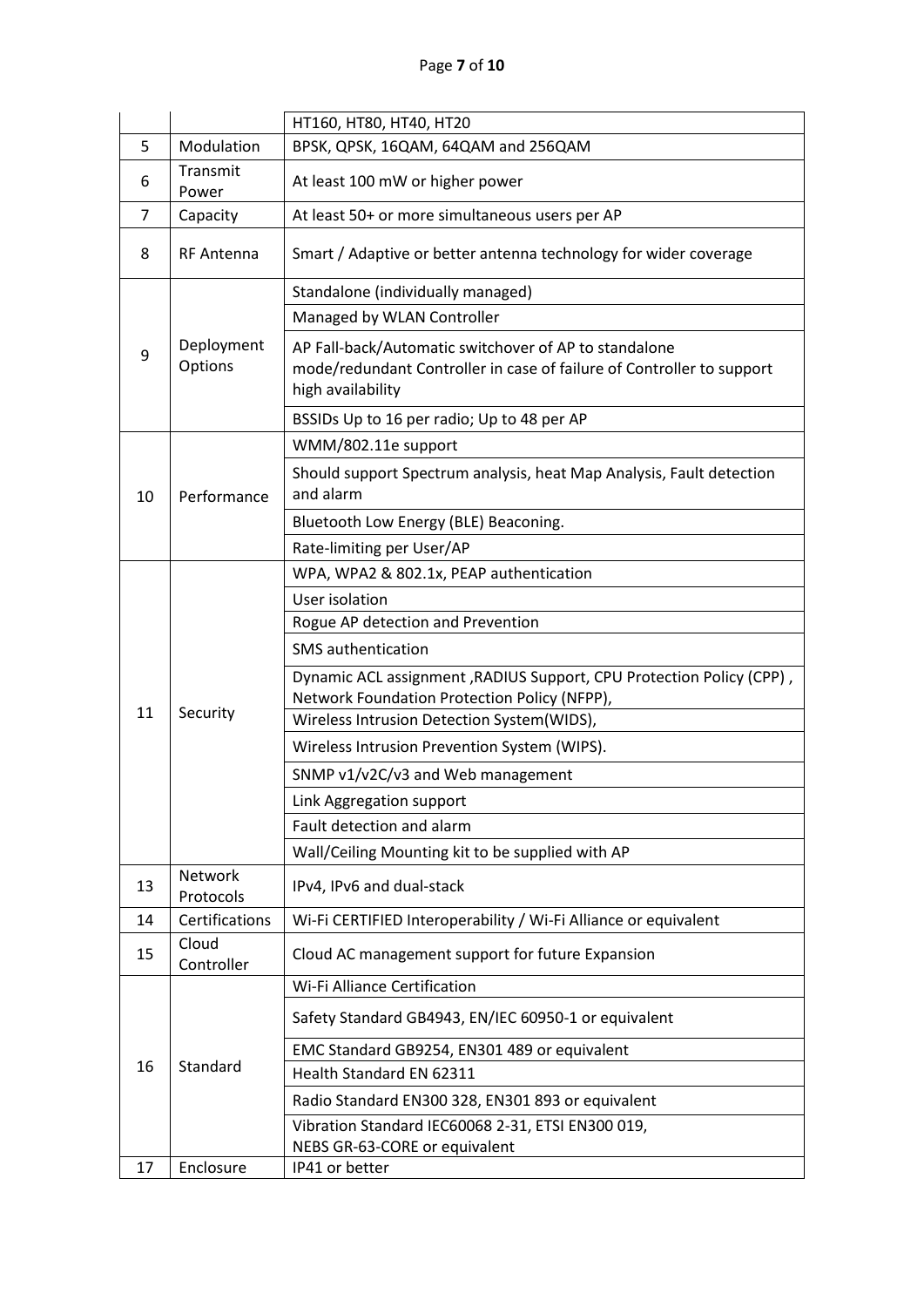|  | Warranty | Lifetime Warranty (minimum 5 Years) |
|--|----------|-------------------------------------|

|          | <b>8 Port POE Managed Switch</b> |                                                          |  |  |  |  |
|----------|----------------------------------|----------------------------------------------------------|--|--|--|--|
| S.<br>No | <b>Specifications</b>            |                                                          |  |  |  |  |
|          | <b>Product Details</b>           | Make/Model No; (Cisco/HP/D-Link only)                    |  |  |  |  |
|          | <b>HARDWARF</b>                  | POE 10BASE-T/100BASE-TX/1000BASE-T: 8                    |  |  |  |  |
| 1        |                                  | 1000BASE-X SFP Ports: 2                                  |  |  |  |  |
|          |                                  | <b>Gigabit Managed Switches</b>                          |  |  |  |  |
|          | Performance                      | Switching Capacity: 20 Gbps                              |  |  |  |  |
| 2        |                                  | Min. 130 watts                                           |  |  |  |  |
|          |                                  | Internal/external surge protection on all Ethernet ports |  |  |  |  |
|          |                                  | Lifetime Warranty (minimum 5 years)                      |  |  |  |  |

| 24 Port POE Managed Switch                                      |                                                          |  |  |
|-----------------------------------------------------------------|----------------------------------------------------------|--|--|
| <b>Specifications</b>                                           |                                                          |  |  |
| Make/Model No; (Cisco/HP/D-Link only)<br><b>Product Details</b> |                                                          |  |  |
|                                                                 | POE 10BASE-T/100BASE-TX/1000BASE-T: 24                   |  |  |
|                                                                 | 1000BASE-X SFP Ports: 2                                  |  |  |
| <b>HARDWARE</b>                                                 | <b>Gigabit Managed Switches</b>                          |  |  |
|                                                                 | 370 watts                                                |  |  |
|                                                                 | Internal/external surge protection on all Ethernet ports |  |  |
|                                                                 | Lifetime Warranty (minimum 5 years)                      |  |  |

| Tentative Items Description for Punjabi University, Patiala |                                                                  |                |  |  |  |
|-------------------------------------------------------------|------------------------------------------------------------------|----------------|--|--|--|
| Sr.<br><b>No</b>                                            | <b>Product Required</b>                                          | Quantity       |  |  |  |
| 1                                                           | Wireless Access Points                                           | 160            |  |  |  |
| $\overline{2}$                                              | Wireless Controller (Hardware appliance)                         | 1              |  |  |  |
| 3                                                           | 24 Port POE Switch with SFP (Gigabit<br>Managed Switches)        | 6              |  |  |  |
| 4                                                           | 8 Port POE Switch with SFP (Gigabit<br>Managed Switches) 130W    | $\overline{2}$ |  |  |  |
| 5                                                           | 8 Port POE Switch without SFP (Gigabit<br>Managed Switches) 130W | 2              |  |  |  |
| 6                                                           | Management Software for wireless<br>network                      | 1              |  |  |  |
| $\overline{7}$                                              | OFC SM Six core in meters                                        | 600            |  |  |  |
| 8                                                           | LIU 6 Port unloaded                                              | 8              |  |  |  |
| 9                                                           | <b>SC Adaptors SM</b>                                            | 48             |  |  |  |
| 10                                                          | Pigtails SM                                                      | 48             |  |  |  |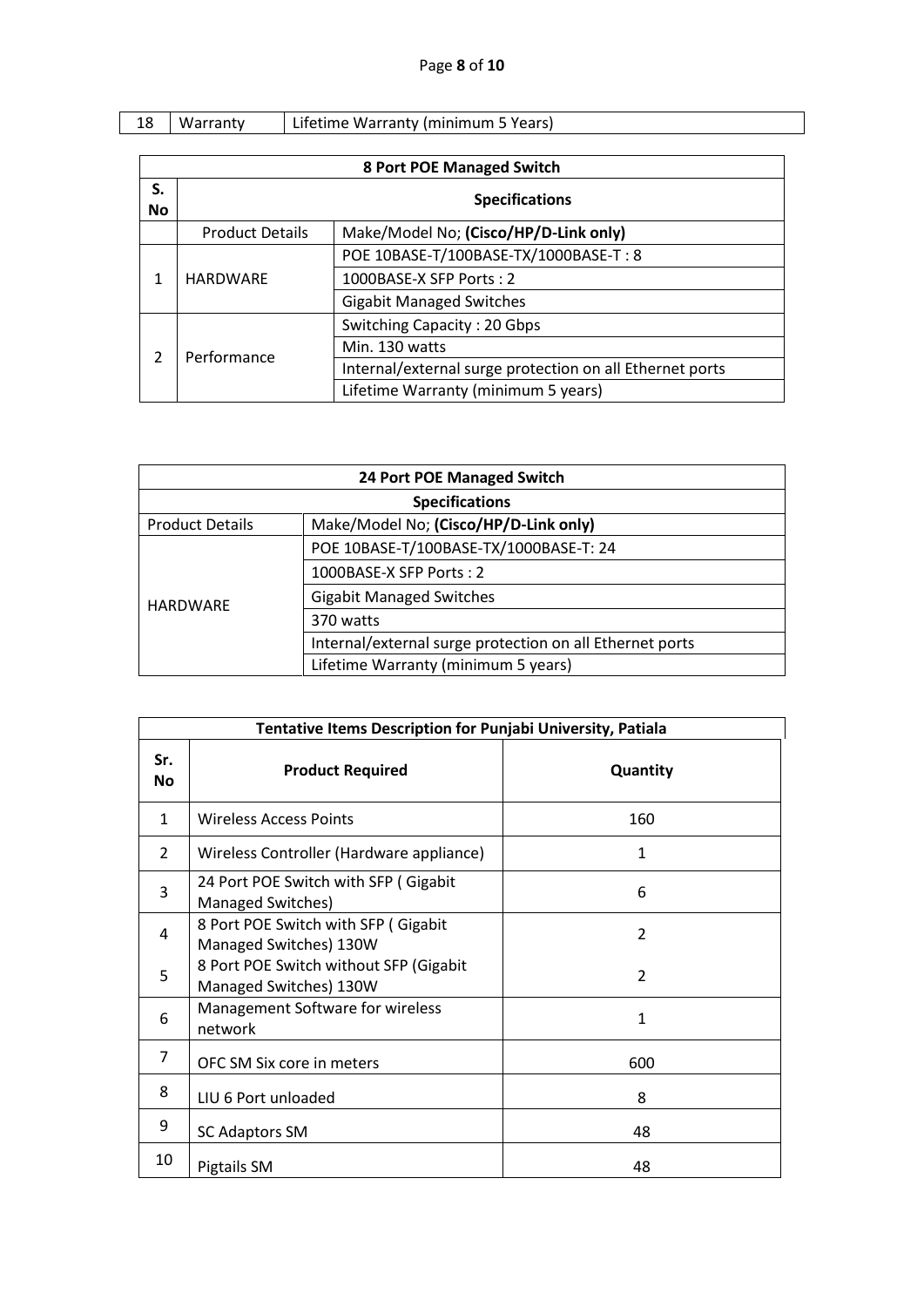| 11 | <b>SC Adaptors Plates</b>                                   | 8              |
|----|-------------------------------------------------------------|----------------|
| 12 | <b>SC-LC Patch Cord SM</b>                                  | 8              |
| 13 | 6 U Rack with accessories                                   | $\overline{2}$ |
| 14 | 12 U Rack with Accessories                                  | 3              |
| 15 | SFTP Cable Roll 305 Meter                                   | $\mathbf{1}$   |
| 16 | CAT 6E Cable roll 305 meter                                 | $\overline{2}$ |
| 17 | CAT 6 jack Panel                                            | 3              |
| 18 | CAT 6 Patch Cord1 Meter                                     | 30             |
| 19 | Cat $61/O$                                                  | 15             |
| 20 | SFP Module SM                                               | 8              |
| 21 | Conduit Pipe 1" (ISI) with Clips &<br>Accessories in meters | 1200           |
| 22 | Splicing                                                    | 48             |
| 23 | Iron Cages for AP                                           | 150            |
| 24 | Hydraulic digging in meters                                 | 900            |
| 25 | Manual Digging in meters                                    | 150            |
| 26 | HDPE pipe with ISI mark in meters                           | 800            |
| 27 | Installation charges (If any)                               |                |

# **Terms and Conditions:-**

- 1. Prices should be inclusive of all taxes and levies in INR, FOR Punjabi University Patiala.
- 2. Payment will be released on successful installation and commissioning.
- 3. Order can be placed to different vendors for the two different Projects. Only one vendor will be selected for a single project.
- 4. All items to be supplied must be branded and shall be amply supported onsite directly by OEM. All RMA, shall be in name of Punjabi University, Patiala.
- 5. OEM shall be responsible for onsite training / deployment / configuration etc.
- 6. The material is to be made available/ installed within two weeks from date of placing confirmed Purchase Order along with all the bills.
- 7. If there is holiday on the receipt/opening day of the tender, the tender may be received/ opened on the next working day at the same time and at the same place.